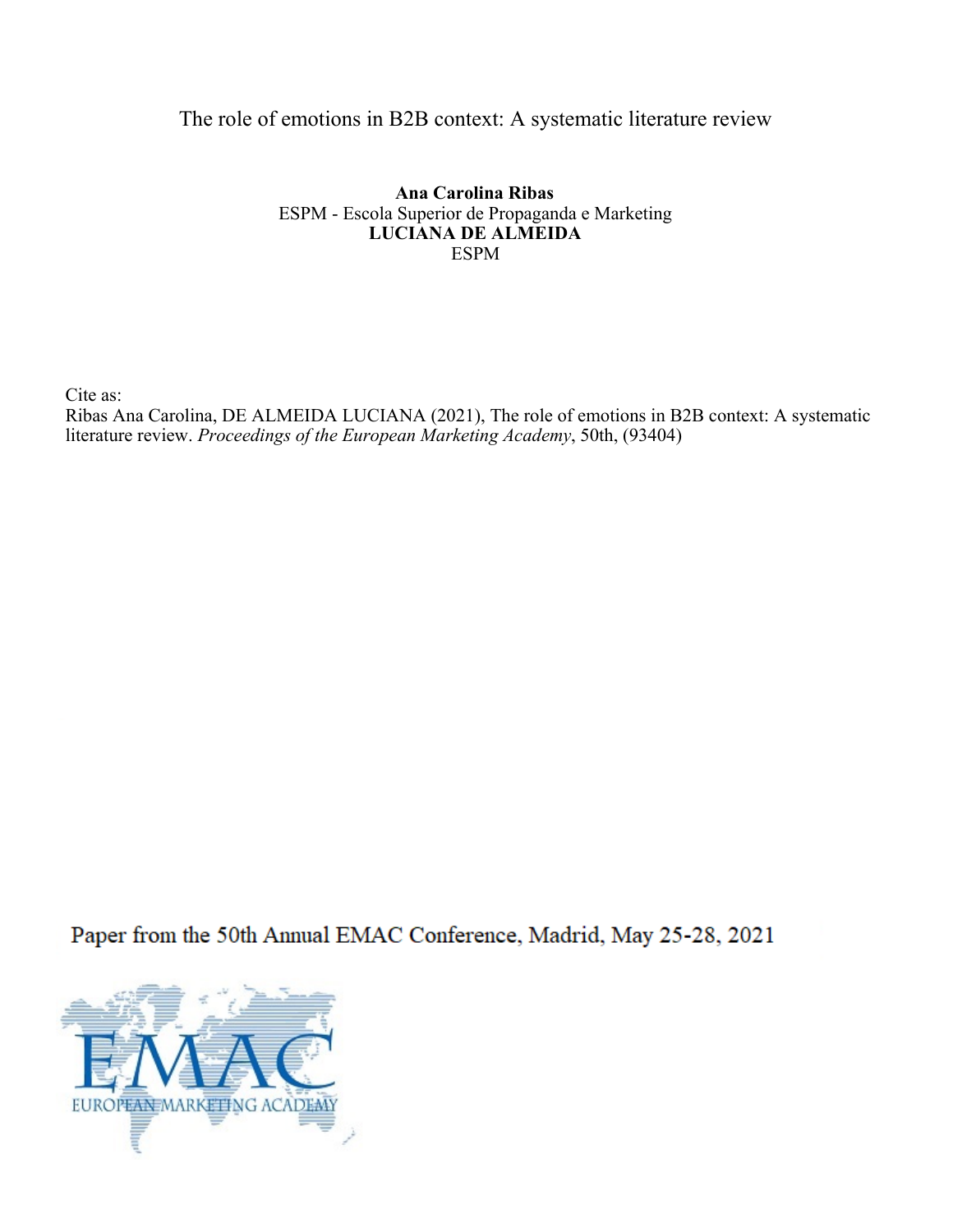# The role of emotions in B2B context: A systematic literature review

#### Abstract

Emotions play a key role in determining business results in various sectors. Its function as cause, effect, mediation, and moderation of behaviors has been a key element in the actions of consumers and marketers, mainly in B2C studies. However, in B2B perspective, the buying behavior has mostly been approached as a rational activity. This article provides a background for researchers and practitioners who seek to understand how emotion has been explored in B2B through a systematic literature review that covered 38 papers. Results suggest a rationalemotional paradigm shift with the latent recognition of emotions' role in B2B both in buyer and seller contexts, addressing five main research categories: (1) brand, (2) sales-buyer dyad, (3) purchase decision-making, (4) relationship, and (5) service experiences. We also provide a synthesis and outcomes of main emotions advocated in literature (joy, empathy, pride, anger, fear, anxiety, and sadness), as well as avenues for future research.

Keywords: B2B; Emotions; Systematic Literature Review Track: Business-To-Business Marketing & Supply Chain Management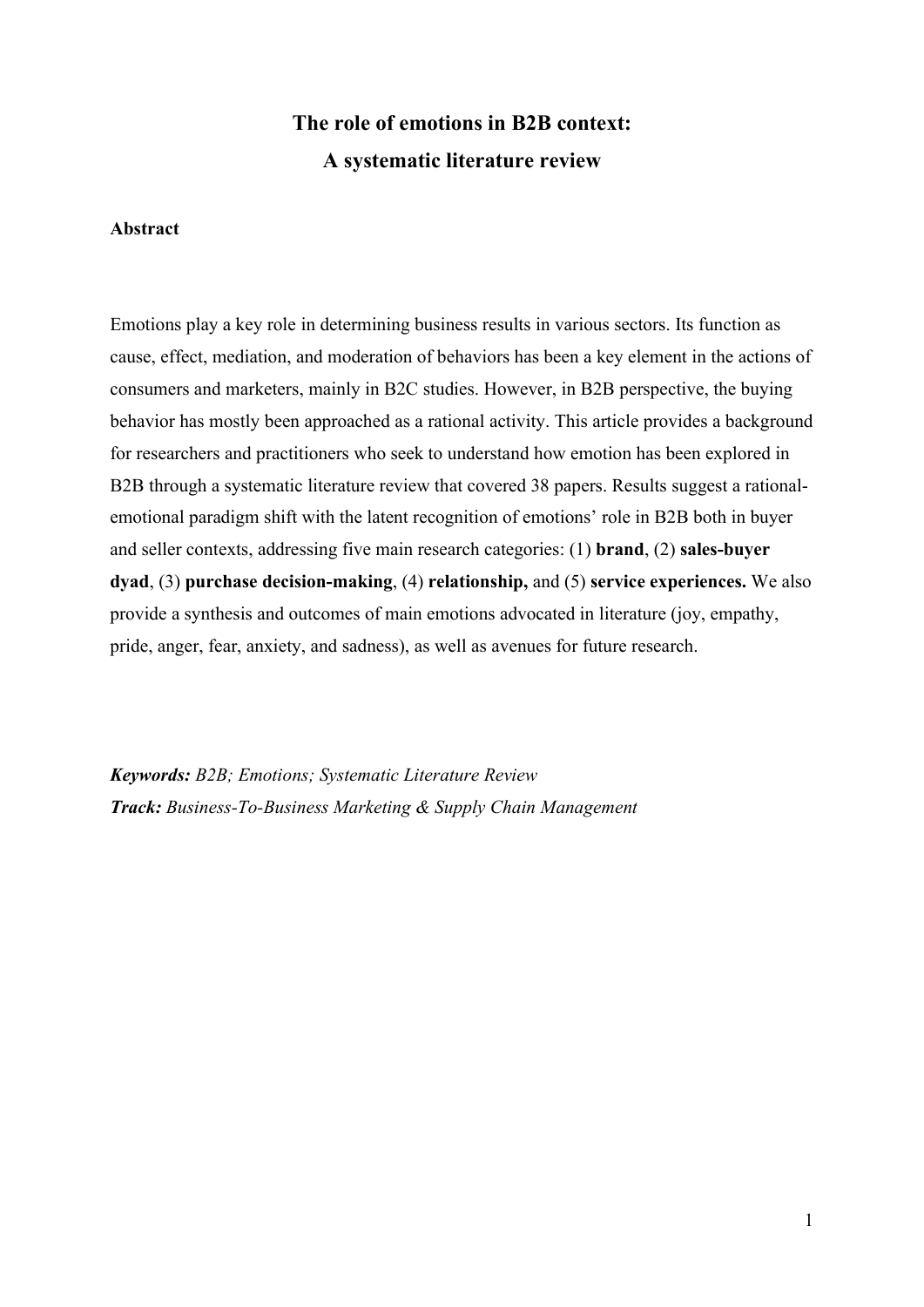## 1. Introduction

Emotions play a key role in determining business results in different sectors. Bagozzi, Gopinath and Nyer (1999) bring a first view on the influence of emotional behavior in marketing and its function as a cause, effect, mediation, and moderation of behaviors. Since then, the topic has been widely studied, especially in business-to-consumer (B2C) marketing studies. However, in the current human-centered era, it is surprising to note that customer behavior in business-to-business (B2B) is still mostly approached as a rational activity based on a cognitive analysis (Kemp, Briggs & Anaza, 2020; Pandey & Mookerjee, 2018; Zehetner, Hengstberger & Kraigher-Krainer, 2012). Nevertheless, emotional factors might comprise up to 70% of economic decision making in B2B and companies that apply the principles of behavioral economics can effectively outperform their peers by 85% in sales growth and more than 25% in gross margin (Gallup, 2018).

In the extent literature on interorganizational transaction and relational selling, the importance of interpersonal relationships is largely recognized, and demonstrates that besides the more complex decision making process compared to B2C contexts, the buyer-seller relationship is paved on physiological and sociological aspects such as trust, commitment and shared values (Andersen & Kumar, 2006; Morgan & Hunt, 1994; Dwyer, Schurr & Oh, 1987; Arli, Bauer & Palmatier, 2018). Among herein mentioned interpersonal traits, emotions play a key role in several levels in B2B: individual, intergroup, and interorganizational (Andersen & Kumar, 2006). Additionally, emotions are an intrinsic part of the businesses and do not need to be avoided or limited, but understood and managed (Koporčić, Tolušić & Rešetar, 2017).

This paper's purpose was to systematically review the role of emotions on B2B literature and, given the dearth of research about this topic contexts, identifies and categorize the main research categories, emotions advocated, outcomes for buyer and sellers, as well as opportunities for future studies. The article is organized in four sections including this introduction, methods, the literature review findings, and final remarks.

#### 2. Method

This study has been undertaken as a systematic literature review (SLR) aiming to apply a critical analysis of the existing literature, identifying prior research approaches, empirical methods and possible knowledge gaps in order to determine an agenda for future research (Paul & Criado, 2020).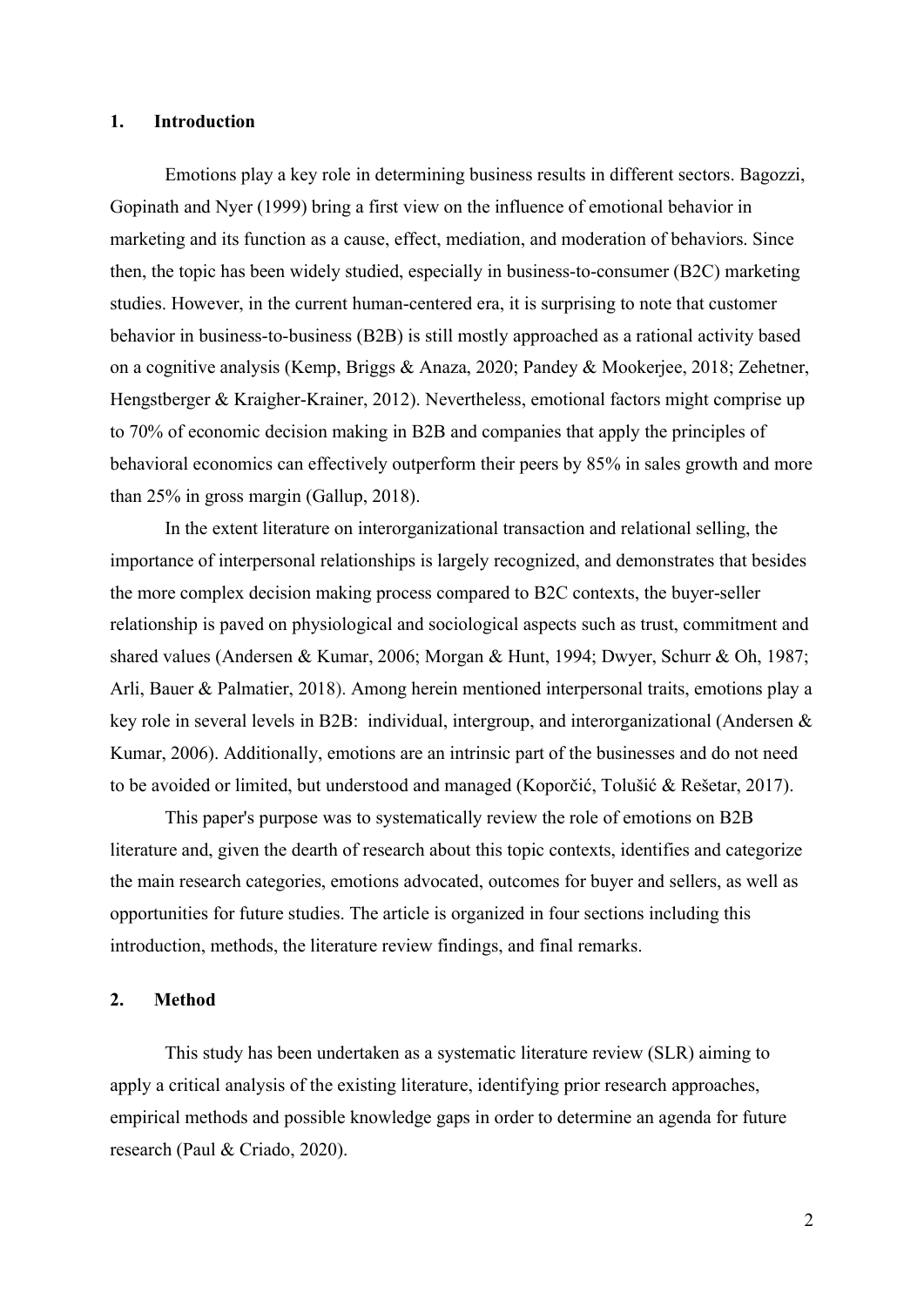The SLR were conducted into Scopus e Web of Science databases, considering the initial search criteria: (a) publication period between 2005 and June 2020; (b) written in English. The search terms applied were: "B2B", "business-to-business" and "organizational buying behavior" combined with the term "emotion", and they should exist in at least one of the fields: title, keywords and abstract. The initial search retrieved 42 papers, excluding the duplicates from each database. For a more in-depth analysis, we expanded the search in the main industrial journal, the Industrial Marketing Management, adding 11 papers, culminating in 53 papers in this first search round. As a second screening, we read their titles, abstracts, or if more information was needed, the full text. This process excluded 19 papers that approached emotions solely as a component of (1) business environment; (2) company's internal management; (3) technologies to interpret emotions. Additionally, we carried out an analysis of the article's references considering the relevance of the study and the adherence to the research theme, adding 4 papers. The final sample constituted of 38 articles.

#### 3. Results

This section presents and discuss the main findings retrieved from the SLR summarized in Table 1. Besides the bibliometric method overview, we organized the prior literature into five research categories discussed in section 3.2. Central emotions advocated in the literature as well as their outcomes for buyers and sellers are presented in section 3.3.

| ш       |  |
|---------|--|
| ۰,<br>٩ |  |

| Representative research on emotions in B2B contexts |                                                          |                          |                           |                                           |  |
|-----------------------------------------------------|----------------------------------------------------------|--------------------------|---------------------------|-------------------------------------------|--|
| <b>References</b>                                   | Journal                                                  | <b>Method</b>            | Category                  | <b>Emotions</b>                           |  |
| Kiely (2005)                                        | Service Industries Journal                               | Qualitative              | Service                   | Sadness                                   |  |
| Bagozzi (2006)                                      | Journal of Business and<br><b>Industrial Marketing</b>   | Qualitative              | Sales-buyer               | Empathy, joy,<br>pride, anxiety,<br>anger |  |
| Andersen & Kumar (2006)                             | Industrial Marketing<br>Management                       | Qualitative              | Relationship              | Fear, anxiety, and<br>anger               |  |
| Lynch & De Chernatony<br>(2007)                     | Journal of Marketing<br>Management                       | Qualitative              | Sales-buyer               | N/I                                       |  |
| Wang & Huff (2007)                                  | European Journal of<br>Marketing                         |                          | Quantitative Relationship | Fear                                      |  |
| Čater & Čater $(2009)$                              | The Service Industries<br>Journal                        | Mixed                    | Service                   | N/I                                       |  |
| Peterson & Limbu (2009)                             | Journal of Business-to-<br>business Marketing            | Quantitative Sales-buyer |                           | N/I                                       |  |
| Bagozzi, Belschak &<br>Verbeke (2010)               | Psychology and Marketing                                 |                          | Quantitative Sales-buyer  | Envy                                      |  |
| Cater & Cater $(2010)$                              | Industrial Marketing<br>Management                       |                          | Quantitative Relationship | N/I                                       |  |
| Korhonen & Kaarela (2011)                           | International Journal of<br><b>Innovation Management</b> | Qualitative              | Service                   | N/I                                       |  |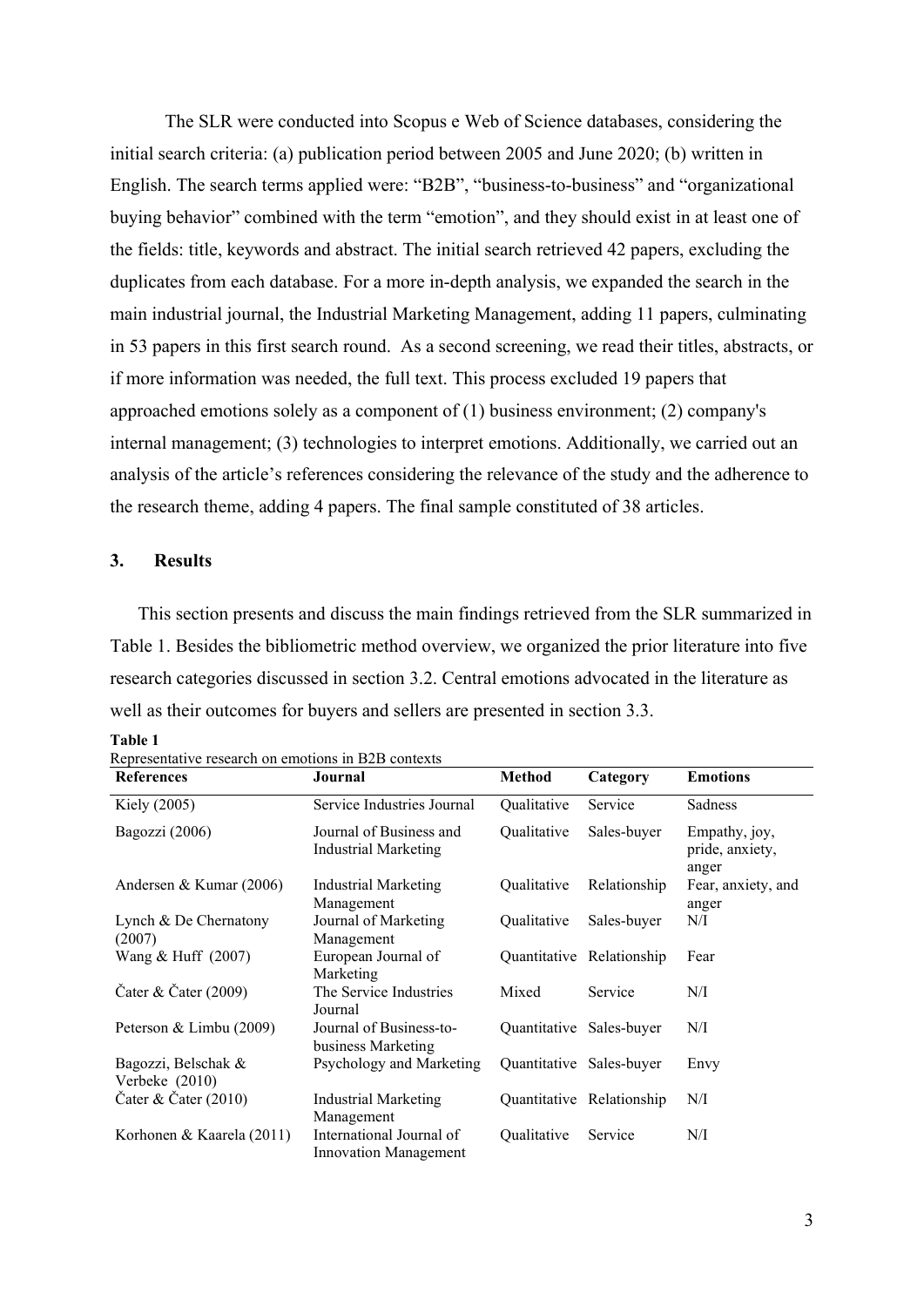| Tähtinen & Blois (2011)                                        | <b>Industrial Marketing</b><br>Management                  | Qualitative              | Relationship              | Empathy, joy,<br>pride, fear, anxiety,<br>anger, sadness |
|----------------------------------------------------------------|------------------------------------------------------------|--------------------------|---------------------------|----------------------------------------------------------|
| Leek & Christodoulides<br>(2012)                               | <b>Industrial Marketing</b><br>Management                  | Qualitative              | <b>Brand</b>              | N/I                                                      |
| Salomonson, Åberg &<br>Allwood (2012)                          | <b>Industrial Marketing</b><br>Management                  | Qualitative              | Service                   | N/I                                                      |
| Zehetner et al. (2012)                                         | Contributions to<br>Management Science                     | Qualitative              | Decision                  | Joy, pride, fear,<br>anxiety, and anger                  |
| Prior (2013)                                                   | <b>Industrial Marketing</b><br>Management                  | Qualitative              | Service                   | Anxiety                                                  |
| Wang & Beise-Zee $(2013)$                                      | Managing Service Quality                                   | Mixed                    | Service                   | Empathy and<br>anxiety                                   |
| Vidal (2014)                                                   | European Journal of<br>Marketing                           |                          | Quantitative Relationship | $\rm N/I$                                                |
| Candi & Kahn (2016)                                            | <b>Industrial Marketing</b><br>Management                  | Quantitative Service     |                           | N/I                                                      |
| Siadou-Martin, Vidal, Poujol<br>& Tanner (2017)                | Journal of Business-to-<br><b>Business Marketing</b>       | Quantitative Sales-buyer |                           | Joy                                                      |
| Swani, Milne, Brown, Assaf<br>& Donthu (2017)                  | <b>Industrial Marketing</b><br>Management                  | Quantitative Brand       |                           | N/I                                                      |
| Koporčić et al. (2017)                                         | Econviews                                                  | Qualitative              | <b>Brand</b>              | Pride, fear,<br>anxiety, and anger                       |
| Pansari & Kumar (2017)                                         | Journal of the Academy of<br>Marketing Science             | Qualitative              | Relationship              | $\rm N/I$                                                |
| Blessley, Zacharia &<br>Aloysius (2018)                        | <b>Industrial Marketing</b><br>Management                  |                          | Quantitative Relationship | N/I                                                      |
| Bourassa, Cunningham,<br>Ashworth & Handelman<br>(2018)        | Canadian Journal of<br><b>Administrative Sciences</b>      | Qualitative              | Relationship              | Gratitude and<br>anger                                   |
| Hutchins & Rodriguez (2018)                                    | Journal of Business and<br><b>Industrial Marketing</b>     | Qualitative              | <b>Brand</b>              | Empathy and joy                                          |
| Yieh, Yeh, Tseng, Wang &<br>Wu (2018)                          | Journal of Business-to-<br><b>Business Marketing</b>       | Quantitative Brand       |                           | N/I                                                      |
| Kemp, Borders, Anaza &<br>Johnston (2018)                      | Journal of Business and<br><b>Industrial Marketing</b>     | Qualitative              | Decision                  | Joy, pride, fear,<br>anxiety,                            |
| Mogaji, Czarnecka &<br>Danbury (2018)                          | International Journal of<br><b>Bank Marketing</b>          | Mixed                    | Decision                  | N/I                                                      |
| Österle, Kuhn & Henseler<br>(2018)                             | <b>Industrial Marketing</b><br>Management                  | Qualitative              | <b>Brand</b>              | N/I                                                      |
| Pandey & Mookerjee (2018)                                      | Journal of Indian Business<br>Research                     | Qualitative              | Decision                  | $\rm N/I$                                                |
| Soscia, Bagozzi & Guenzi<br>(2018)                             | <b>Industrial Marketing</b><br>Management                  |                          | Quantitative Sales-buyer  | N/I                                                      |
| Briggs, Kalra & Agnihotri<br>(2018)                            | Journal of Business and<br><b>Industrial Marketing</b>     |                          | Quantitative Sales-buyer  | N/I                                                      |
| Hsieh & Yuan $(2019)$                                          | <b>Total Quality Management</b><br>and Business Excellence | Mixed                    | Service                   | Joy                                                      |
| Kleinaltenkamp, Karpen,<br>Plewa, Jaakkola & Conduit<br>(2019) | <b>Industrial Marketing</b><br>Management                  | Qualitative              | Relationship              | N/I                                                      |
| McColl-Kennedy, Zaki,<br>Lemon, Urmetzer & Neely<br>(2019)     | Journal of Service Research Mixed                          |                          | Service                   | Joy, fear, anger,<br>and sadness                         |
| Wilson (2019)                                                  | <b>Industrial Marketing</b><br>Management                  | Qualitative              | Decision                  | N/I                                                      |
| Arslanagic-Kalajdzic, Kadic-<br>Maglajlic & Miocevic (2020)    | <b>Industrial Marketing</b><br>Management                  | Quantitative Service     |                           | N/I                                                      |
| Kemp et al. (2020)                                             | European Journal of<br>Marketing                           | Mixed                    | Decision                  | Fear                                                     |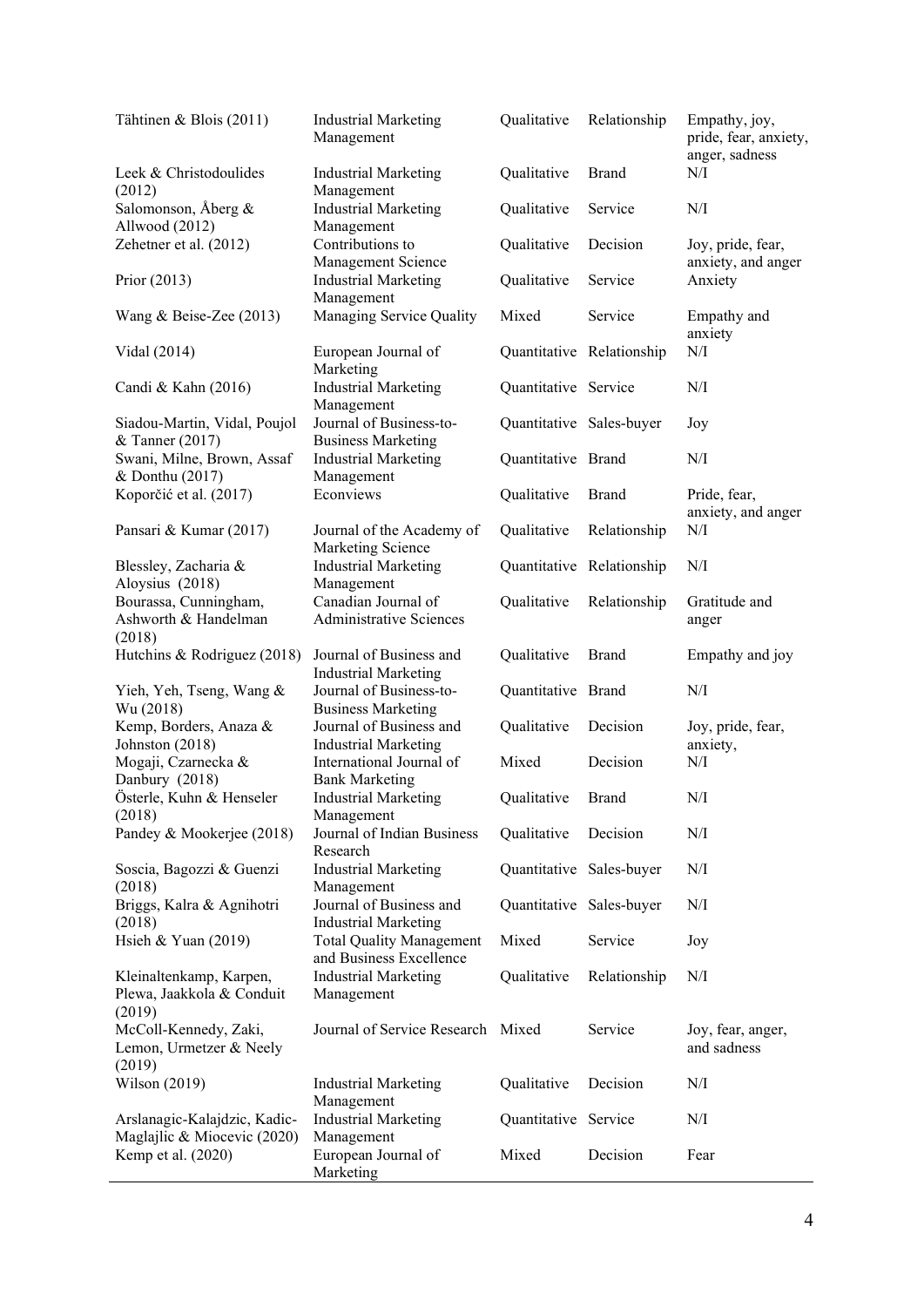#### N/I: not identified

#### 3.1 Publications overview and Research methods

 In the last 15 years, the highest number of articles (26%) appeared in 2018, while during 2005-2016, the production was linear with an average of 1-2 papers per year. Considering this research was completed in June 2020, it is interesting to note that emotions is gaining momentum in the last three years. There is a concentration of 37% of publications in Industrial Marketing Management, the main global journal dedicated to B2B marketing, followed by Journal of Business and Industrial Marketing (10%), European Journal of Marketing (8%) and Journal of Business-to-Business Marketing (8%), and others (37%).

As for the origin of papers, authors from Europe and North America (mostly the United States of America) have studied the topic with greater intensity having published 19 and 13 articles, respectively, followed by Asia (mostly Taiwan and India) with 4 articles and Oceania (Australia) with 2 articles. No articles were found from South America.

Across the 38 articles, 18% were theoretical and addressed exclusively the role of emotions in B2B or investigate other constructs, such as customer engagement, and identified emotions as their mediating variables, moderators, or results. Most papers (82%) are empirical and employed qualitative and quantitative approaches in a balanced way. Interviews and questionnaires dominate the research collection methods.

#### 3.2 Research categories

This study identified five research categories: (1) brand, (2) sales-buyer dyad, (3) purchase decision-making, (4) relationship (5) service experiences, as presented in Table 1. 3.2.1 The role of emotional attributes in the B2B brand

B2B branding professionals have also adopted the conventional view that B2B decision-making is rational, leaving no room for emotional attributes. In general, most of studies challenged this argument, by proposing conceptual models to integrate emotion as a relevant attribute of a B2B brand and confirmed its influence for buyers (Leek & Christodoulides, 2012; Lynch & De Chernatony, 2007). The incorporation of emotional elements into the communication strategy adds brand value (Hutchins & Rodriguez, 2018), increase customer attraction and retention (Lynch & De Chernatony, 2007) and provide positive experiences to influence decision-making (Österle et al., 2018).

## 3.2.2 Role of emotions in the sales-buyer dyad

The sales force is mostly the first brand interaction. The ability to adapt sales strategies and messages according to customer needs is key, and, a balance between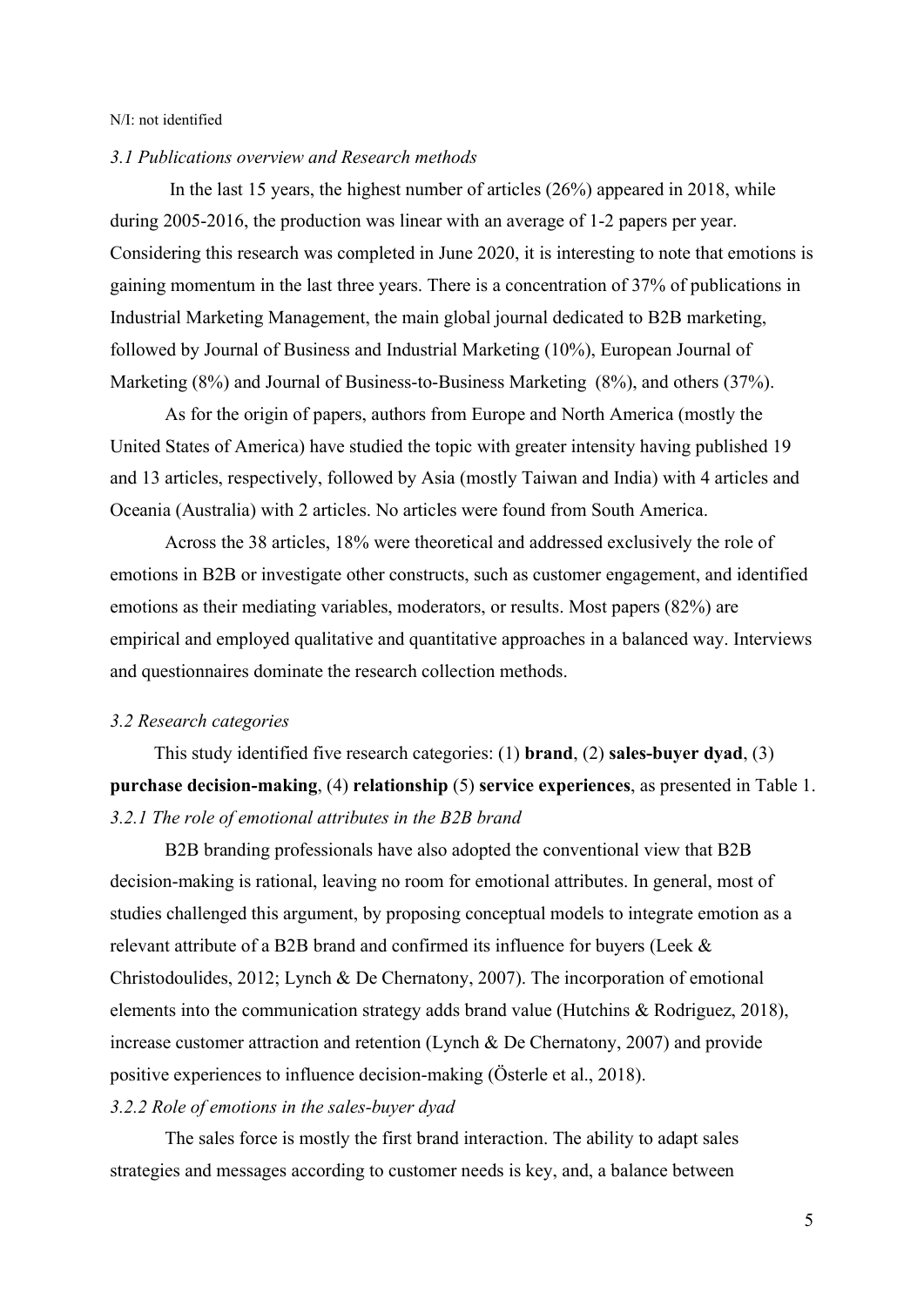emotional and functional attributes in this relation is required (Lynch & De Chernatony, 2007). Given the importance of emotions in this dyad, it is recommended specific sales training to develop the individual capacity to recognize and regulate emotions with the aim to create a positive perception and increase customer satisfaction (Siadou-Martin et al., 2017) 3.2.3 Role of emotions in the purchase decision-making process

Most studies confirm that positive and negative emotions can influence the decisionmaking process. Zehetner et al. (2012) indicate that rational elements lead the decision making, but emotions can impact the process, being more relevant in the initial stages and most neglected in the final phase. However, when it is not possible to make a rational comparison between the purchase options or the alternatives are equals, emotions arise to guide the final decision. B2B buyers experience a high degree of risk, uncertainty and the purchasing process is collaborative with different levels of autonomy and organizational status, which can contribute to evoke emotions (Zehetner et al., 2012; Kemp et al., 2020). 3.2.4 Emotions relevance in relationship

B2B transactions gradually changed from discrete to relational (Pansari & Kumar, 2017). Thus, the relationship becomes an additional element of company's differentiation and intangible variables such as needs, values and emotions emerged. Positive and negative emotions shape the actors' behavior and their perceptions of mutual reliability, playing a crucial role in initiating, developing, and sustaining relationships over time (Andersen & Kumar, 2006). It is confirmed that loyalty depends not only on the product quality but on the emotional motivation in the form of affective commitment (Čater and Čater, 2010). On the other hand, the lack of personal "chemistry" or the existence of emotions can boost trust building or even cease the relationship (Andersen and Kumar, 2006).

#### 3.2.5 Emotions manifestation in service experiences

Companies must not only provide adequate services but establish an atmosphere that fosters the arousal of positive emotions to achieve customer satisfaction (Candi & Kahn, 2016; Hsieh & Yuan, 2019). As the services occurs through multiple contact points (McColl-Kennedy et al. 2019), with an extensive and repeated human interaction (Salomonson et al. 2012), with higher unpredictability, the potential for setbacks is abundant. In this context, the role of employees to regulate emotions in dealing with customers is equally important as customer's emotions (Kiely, 2005). The ability to recognize emotional needs that are not necessarily expressed can derive a careful and personalized service response (Wang & Beise-Zee, 2013). Thus, emotional intelligence skill should be considered when recruiting, selecting, and evaluating service professionals (Arslanagic-Kalajdzic et al. 2020).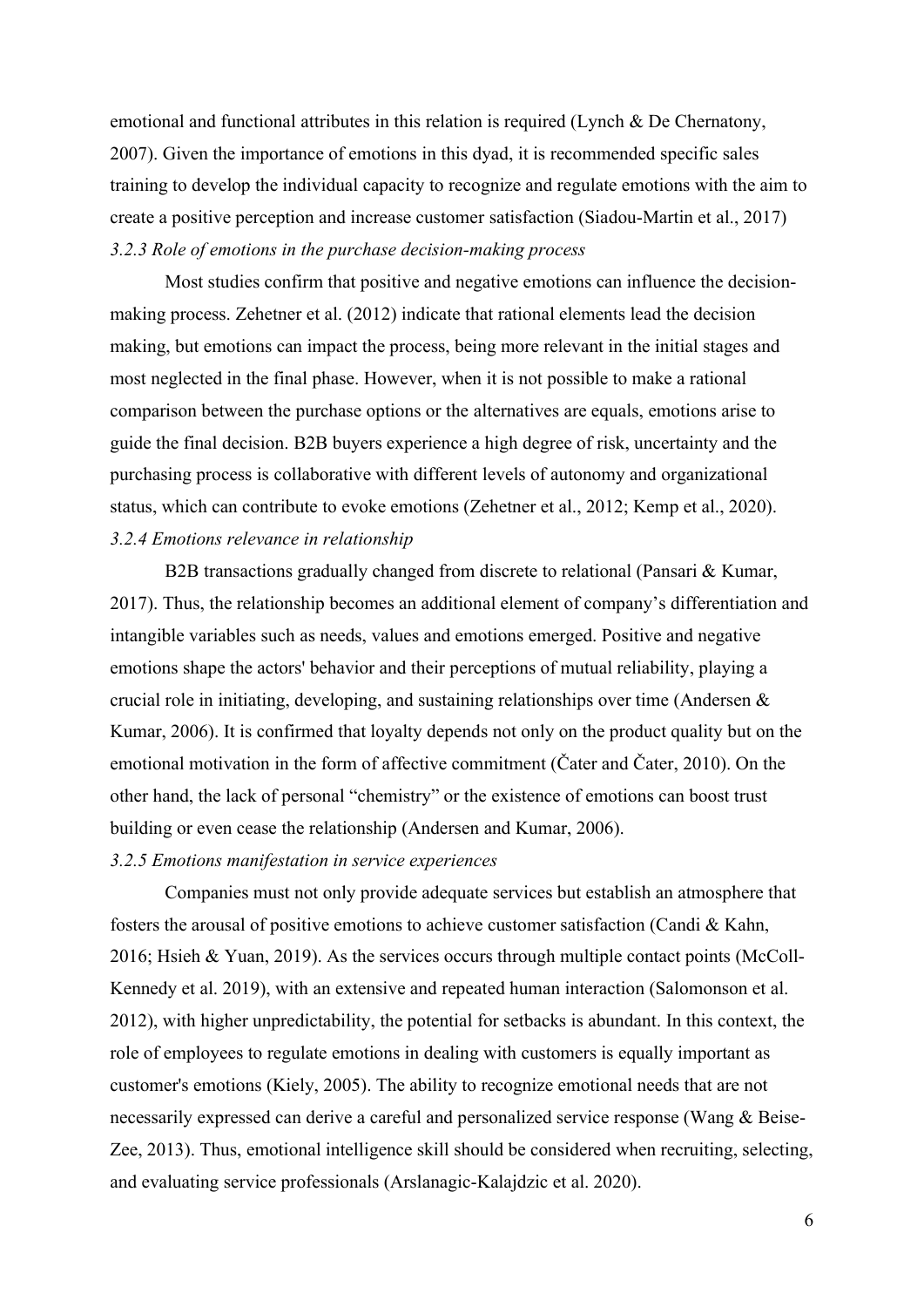#### 3.3. Emotions map

Table 2

We have identified in the literature 41 emotions regarding buyer and seller, which we grouped into 7 key emotions, namely: joy, pride, empathy, anger, fear, anxiety, and sadness.

| <b>Emotion</b> | <b>Context which evoke emotions</b>           | Outcomes (B=buyer; S=seller; N/A=not applicable)         |
|----------------|-----------------------------------------------|----------------------------------------------------------|
| Joy            | Positive decisions; meet customer needs;      | B: brand affection and brand compliments.                |
|                | test and experience products.                 | S: N/A                                                   |
| Pride          | Result of a good deal or achievement.         | B: secure, assertive, creative, flexible, and altruistic |
|                | Experience and self-regulation might          | relationship                                             |
|                | differ according to the origin or cultural    | S: motivation, and engagement; relationship damage       |
|                | context.                                      | (if excessive)                                           |
| Empathy        | Appreciation of a particular partner and a    | B: positive relationship; affective responses in         |
|                | joint history; understand, experience, and    | negative incidents; quality perception in service        |
|                | share other's personal perspectives and       | experience; relationship recovery.                       |
|                | backgrounds.                                  | S: positive, affective, and accurate communication;      |
|                |                                               | interpersonal commitment.                                |
| Anger          | Incompetence in task execution; sequence      | B: hostile reaction; complaints; supplier retaliation;   |
|                | of negatives incidents; blame; lack of        | temporary order reduction; negative WOM; reduced         |
|                | respect; breach of trust; errors in decision- | levels of cooperation; lack of motivation; relationship  |
|                | making; uncertainty; communication            | dissolution.                                             |
|                | problems; and conflict.                       | S: N/A                                                   |
| Fear           | High risk perception; breach of trust and     | B: alert behavior; interaction reduction; search for     |
|                | confidence; customer loss; lack of            | products and services to prevent a potential threat.     |
|                | innovation and competitiveness; failure at    | S: draw attention to key events, boost positive actions  |
|                | problem solving; lack of self-confidence.     | to repair a problem and maintain the relationship.       |
| Anxiety        | High risk perception; deal with negative      | B: usage of rational criteria to avoid impulses; caution |
|                | results; performance discussion; new          | behavior; motivation for extra efforts.                  |
|                | relationships; change in existing practices.  | S: Negative effect in sales and customer                 |
|                |                                               | communication.                                           |
| <b>Sadness</b> | Delivery and quality problems; Lack of        | <b>B:</b> disappointment and complaints.                 |
|                | effort to solve problems; customer loss.      |                                                          |

Emotions advocate in B2B literature

## 4. Final Remarks

This study examined and categorized 38 emotion-related articles in B2B contexts published in the last 15 years and provided an overview of annual production, journals, research categories and emotions advocated in literature. Although emotion has received scant treatment in B2B studies, we found that the topic has gaining momentum in the last three years addressing five main research categories: (1) brand, (2) sales-byer dyad, (3) purchase decision-making, (4) relationship, and (5) service experiences.

The literature review demonstrates a trend and a paradigm shift between rational and emotional with the latent recognition that emotions play a key role in B2B both in buyer and seller contexts. Although some studies have shown that functional and utilitarian attributes remain the main assessment element, emotions cannot be ignored. We also identify seven key emotions advocate in B2B literature and their outcomes for buyers and sellers, namely: joy,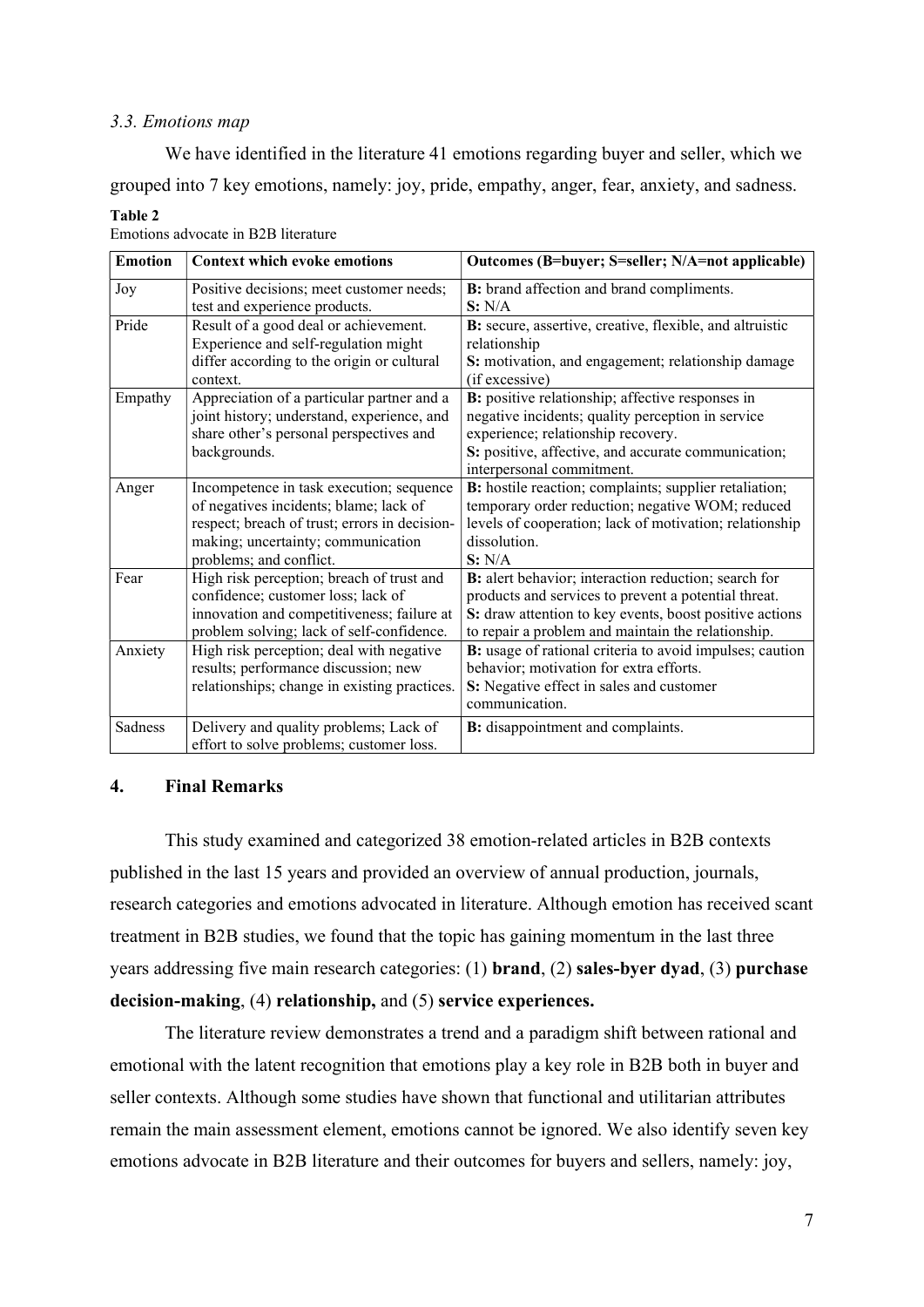pride, empathy, anger, fear, anxiety, and sadness. It is worth to note that emotions arise in an individual level and might have a salient effect on the sales performance. However, few studies focused on seller's emotional perspective in the B2B context and specifically no research was identified in Latin America. Most of the studies addressed the role of emotions in a single context or specific relationship stage, and none focused on its holistic impact on B2B customer journey. In addition, there is a lack of a broader overview of outcomes and management practices recommendations for emotions regulation. This calls for a research agenda that explains:

- whether the impact of emotions in decision-making differs according to market industry, organization type, or even across multiple actors (comparison between Clevel, buyer and user), as well as the interference between organizational and individual level;
- how B2B companies are considering emotions in their marketing approach, and which strategies are being adopted;
- the holistic and integrated impact of emotions in B2B customer journey; and
- the emotions impact in B2B businesses in emergent countries, including Latin America.

Finally, it is necessary to take account of this study's limitations. Considering the lack of consistency in emotional terminology with the usage of the words "affectivity", "feeling", "humor" (Bagozzi et al., 1999), papers that used only these words in the abstract and title, were not considered in the analysis. In addition, even though it was a representative sample of papers, the number of articles analyzed was relatively low, making it difficult to use more sophisticated statistical tests.

## 5. References

Andersen, P. H., & Kumar, R. (2006). Emotions, trust and relationship development in business relationships: A conceptual model for buyer–seller dyads. Industrial marketing management, 35(4), 522-535.

Arli, D., Bauer, C., & Palmatier, R. W. (2018). Relational selling: Past, present and future. Industrial Marketing Management, 69, 169-184.

Arslanagic-Kalajdzic, M., Kadic-Maglajlic, S., & Miocevic, D. (2020). The power of emotional value: Moderating customer orientation effect in professional business services relationships. Industrial Marketing Management, 88, 12-21.

Bagozzi, R. P. (2006). The role of social and self-conscious emotions in the regulation of business-to-business relationships in salesperson-customer interactions. The Journal of Business and Industrial Marketing, 21(7), 453-457.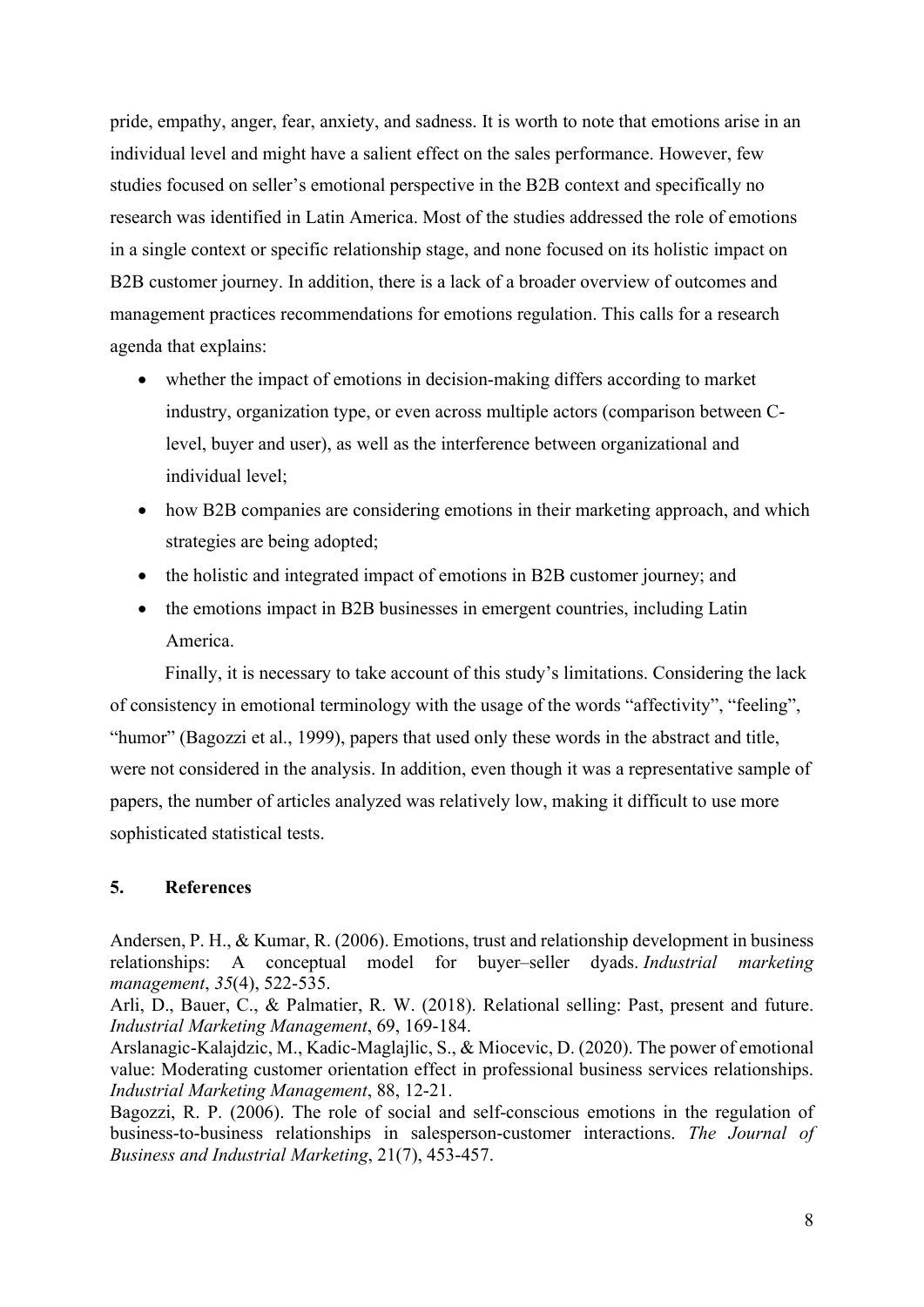Bagozzi, R. P., Belschak, F., & Verbeke, W. (2010). The role of emotional wisdom in salespersons' relationships with colleagues and customers. Psychology & Marketing, 27(11), 1001-1031.

Bagozzi, R. P., Gopinath, M., & Nyer, P. U. (1999). The role of emotions in marketing. Journal of the academy of marketing science, 27(2), 184-206.

Blessley, M., Mir, S., Zacharia, Z., & Aloysius, J. (2018). Breaching relational obligations in a buyer-supplier relationship: Feelings of violation, fairness perceptions and supplier switching. Industrial Marketing Management, 74, 215-226.

Bourassa, M. A., Cunningham, P. H., Ashworth, L., & Handelman, J. (2018). Respect in buyer/seller relationships. Canadian Journal of Administrative Sciences/Revue Canadienne des Sciences de l'Administration, 35(2), 198-213.

Briggs, E., Kalra, A., & Agnihotri, R. (2018). Contrasting effects of salespeople's emotion appraisal ability in a transaction-oriented environment. Journal of Business & Industrial Marketing.

Candi, M., & Kahn, K. B. (2016). Functional, emotional, and social benefits of new B2B services. Industrial Marketing Management, 57, 177-184.

Čater, B., & Čater, T. (2009). Emotional and rational motivations for customer loyalty in business-to-business professional services. The Service Industries Journal, 29(8), 1151-1169.

Čater, T., & Čater, B. (2010). Product and relationship quality influence on customer commitment and loyalty in B2B manufacturing relationships. Industrial Marketing Management, 39(8), 1321-1333.

Dwyer, F. R., Schurr, P. H., & Oh, S. (1987). Developing buyer-seller relationships. Journal of marketing, 51(2), 11-27.

Gallup (November 7, 2018). Why B2B Leaders Should Get in Touch With Their Customers' Feelings. Retrieved from: https://www.gallup.com/analytics/244607/why-b2b-leaders-touchcustomers-feelings.aspx (Last accessed: December 12, 2020).

Gaur, S. S., Herjanto, H., & Makkar, M. (2014). Review of emotions research in marketing, 2002–2013. Journal of Retailing and Consumer Services, 21(6), 917-923.

Hsieh, Y. H., & Yuan, S. T. (2019). Toward a theoretical framework of service experience: Perspectives from customer expectation and customer emotion. Total Quality Management & Business Excellence, 1-17.

Hutchins, J., & Rodriguez, D. X. (2018). The soft side of branding: leveraging emotional intelligence. Journal of Business & Industrial Marketing.

Kemp, E. A., Borders, A. L., Anaza, N. A., & Johnston, W. J. (2018). The heart in organizational buying: marketers' understanding of emotions and decision-making of buyers. Journal of Business & Industrial Marketing.

Kemp, E., Briggs, E., & Anaza, N. A. (2020). The emotional side of organizational decisionmaking: examining the influence of messaging in fostering positive outcomes for the brand. European Journal of Marketing.

Kiely, J. A. (2005). Emotions in business-to-business service relationships. The Service Industries Journal, 25(3), 373-390.

Kleinaltenkamp, M., Karpen, I. O., Plewa, C., Jaakkola, E., & Conduit, J. (2019). Collective engagement in organizational settings. Industrial Marketing Management, 80, 11-23.

Koporčić, N., Tolušić, Z., & Rešetar, Z. (2017). The importance of corporate brands for decision making in the business-to-business context. *Ekonomski vjesnik/Econviews-Review of* Contemporary Business, Entrepreneurship and Economic Issues, 30(2), 429-440.

Korhonen, H. M., & Kaarela, I. (2011). CORPORATE CUSTOMERS'RESISTANCE TO INDUSTRIAL SERVICE INNOVATIONS. International Journal of Innovation Management, 15(03), 479-503.